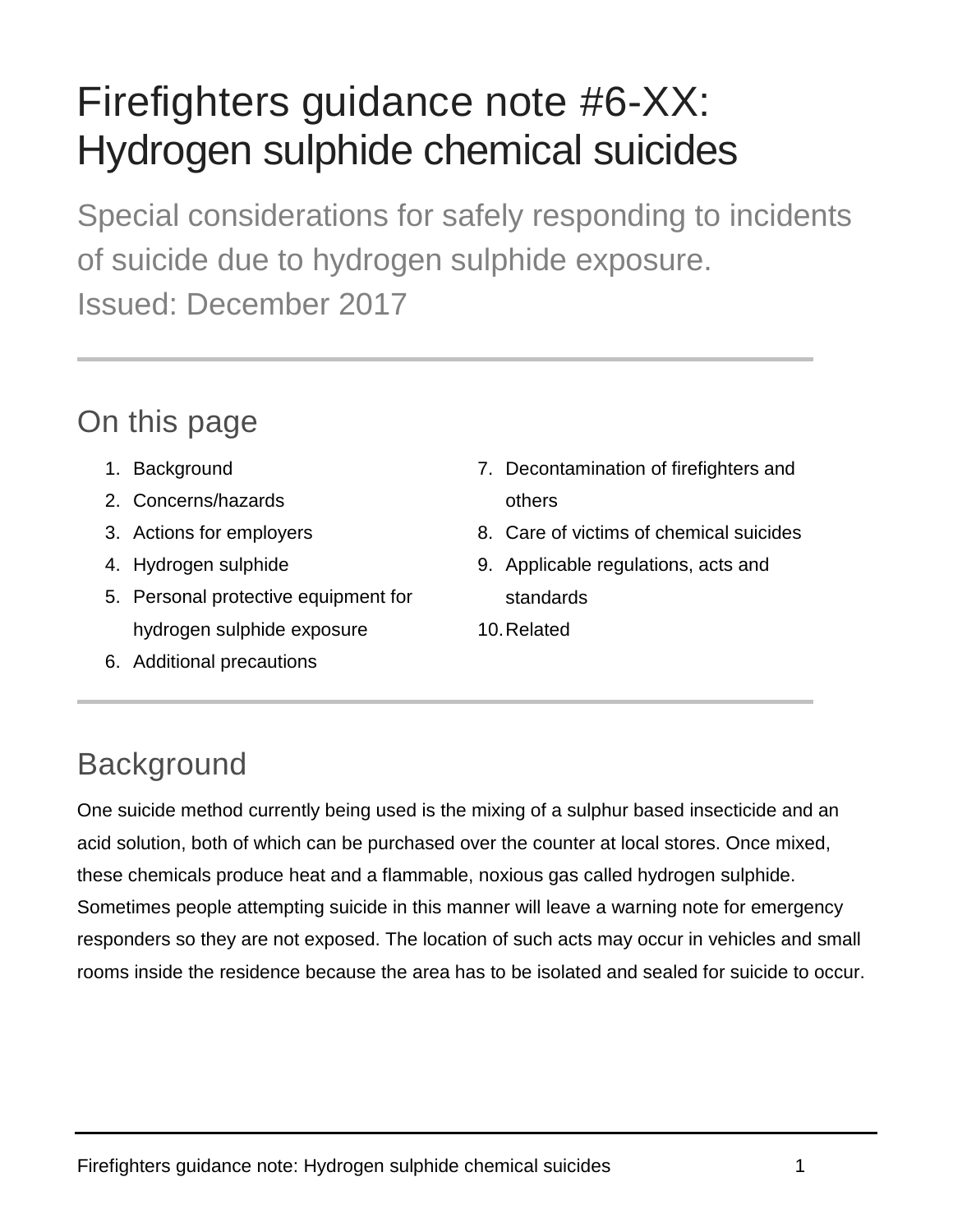# Concerns/hazards

An elevated level of hydrogen sulphide of 100 parts per million (ppm) is immediately dangerous to life and health due to its toxicity.

# Actions for employers

Employers should develop operational guidelines/procedures which consider the following:

- recognizing when this type of suicide has been attempted/committed
- warning signs for the presence of hazardous materials that when mixed produce this gas, such as pesticides and muriatic or hydrochloric acid
- how to identify the presence of hydrogen sulphide itself as it has a distinctive odour
- mandatory use of self-contained breathing apparatus
- treatment protocols for assisting patients who are exposed/contaminated
- protocols for responders who are exposed/contaminated
- scene investigation to prevent exposure of other tenants/emergency responders

# Hydrogen sulphide

Here are some basic facts about this gas:

- colourless gas with a notable odour similar to rotten eggs or sewer gas
- detectable at low levels, measured in parts per million (ppm)
- the odour threshold is 0.13 ppm
- although pungent at first it quickly deadens the sense of smell at higher concentrations
- heavier than air and tends to accumulate at the bottom of poorly ventilated spaces
- levels dissipate quickly with the introduction of air currents, such as positive pressure ventilation
- considered a broad-spectrum poison as it can poison several different systems in the body, although the nervous system is most affected
- flammable/explosive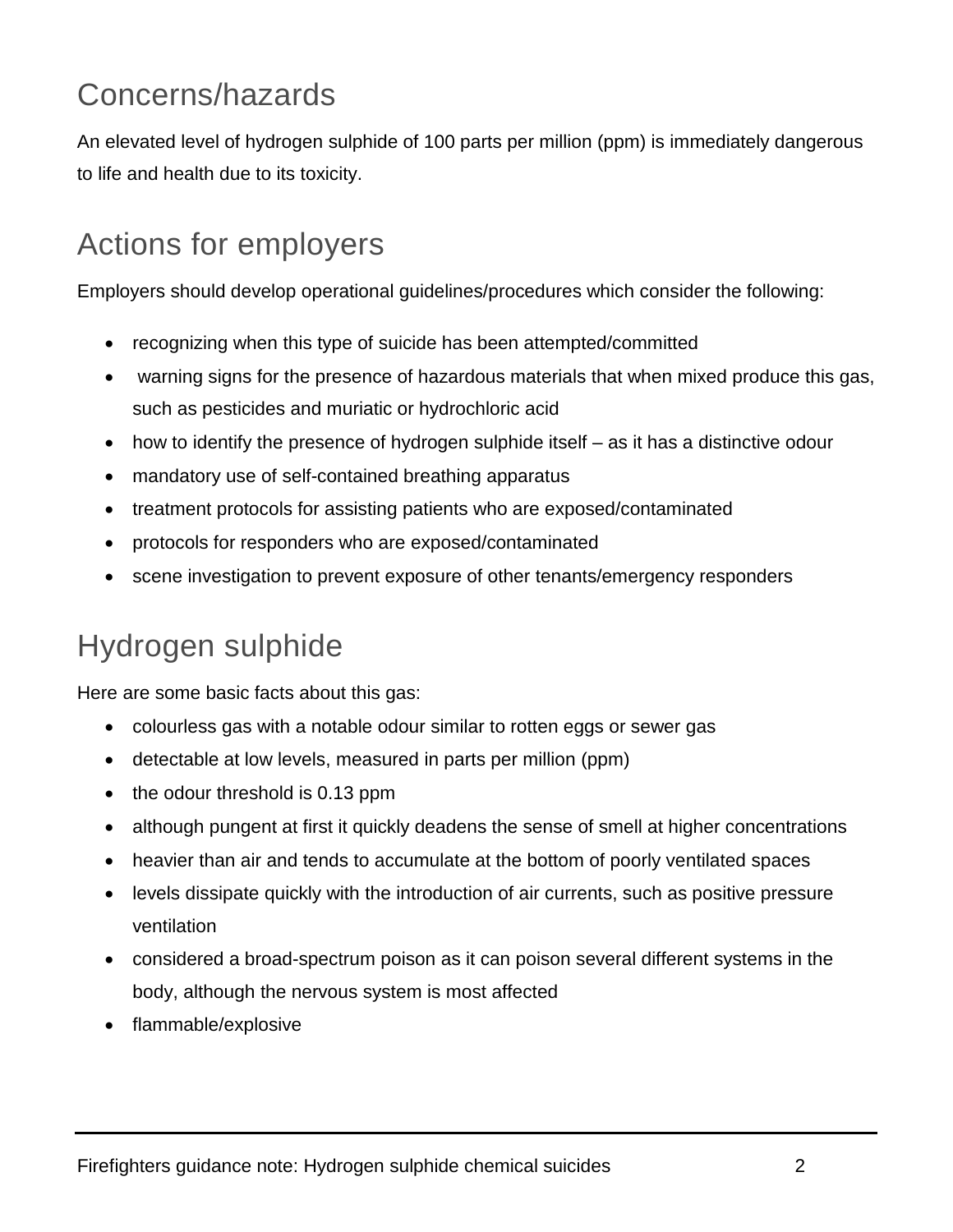- exposure to lower concentrations can result in eye irritation, sore throat and cough, nausea, shortness of breath and fluid in the lungs
- an elevated level of 100 ppm is immediately dangerous to life and health due to its toxicity

# Personal protective equipment for hydrogen sulphide

#### exposure

- self-contained breathing apparatus should be used when entering a suspected contaminated area
- protective clothing should be worn that provides adequate skin protection which could include structural firefighting turnout gear or splash suits

### Additional precautions

- air sampling equipment, if available, can be used to determine the presence or absence of hydrogen sulphide
- eliminate ignition sources whenever possible
- agitation of the chemical mixture may produce further off-gassing so continued use of self-contained breathing apparatus is recommended even with zero readings on the monitor sensor

There have been no incidents of fire reported with hydrogen sulphide suicides, and it is believed that concentrations do not typically reach the lower explosive limit except at close proximity to the mixing container.

### Decontamination of firefighters and others

Decontamination for first responders should be set up appropriately for the degree of contamination encountered at the scene.

Hydrogen sulphide poses a minimal risk through skin absorption and also a minimal risk of secondary contamination for first responders.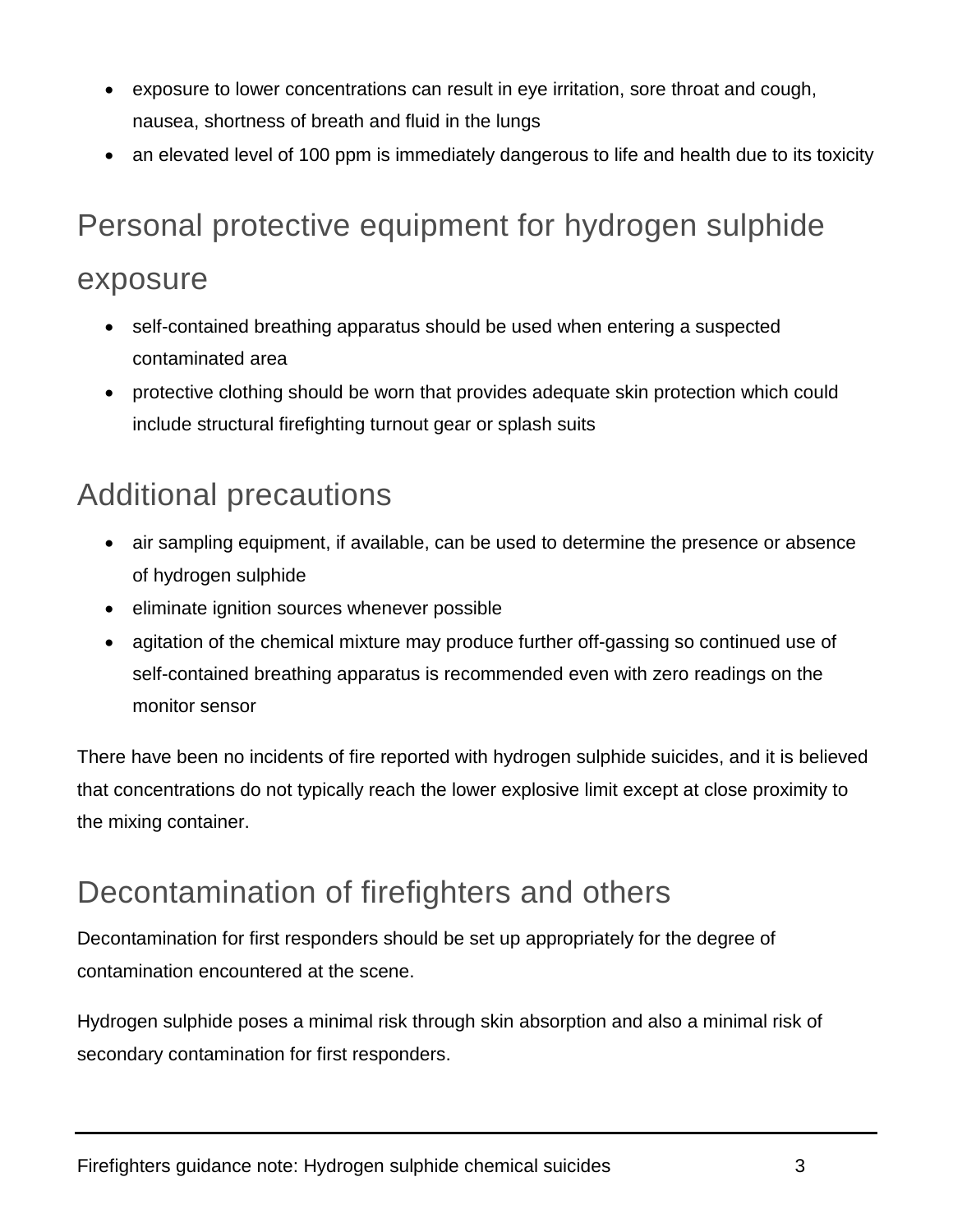Consider the following measures:

- at a minimum, skin should be washed with water for three to five minutes
- if eyes or skin appear to be irritated, continue to flush with water during medical observation and transport to a nearby medical facility
- use soap and water to decontaminate anyone who has been exposed to vapours
- remove and double bag clothing
- launder contaminated clothing and personal protective equipment before reuse, following the recognized procedures for doing same

## Care of victims of chemical suicides

Fire Services may be called upon for assistance with body recovery, removal, or decontamination, depending on local jurisdiction protocols. Police must be consulted before the body is moved.

Contamination of victims of chemical suicides may be more acute and decontamination may require more time and attention than other types of victims.

Consider the following measures:

- remove and double bag the victim's clothing
- decontaminate the body as dictated per normal standard operating procedures or guidelines
- victims may off-gas from their lungs after they have been deceased for a significant period of time - this may pose a risk for those transporting victims and those performing autopsies
- cover the victim with a sheet do not use a body bag for transporting victims unless they must be transported in an enclosed vehicle in which they will be occupying the same space as the driver

### Applicable regulations, acts and standards Read: